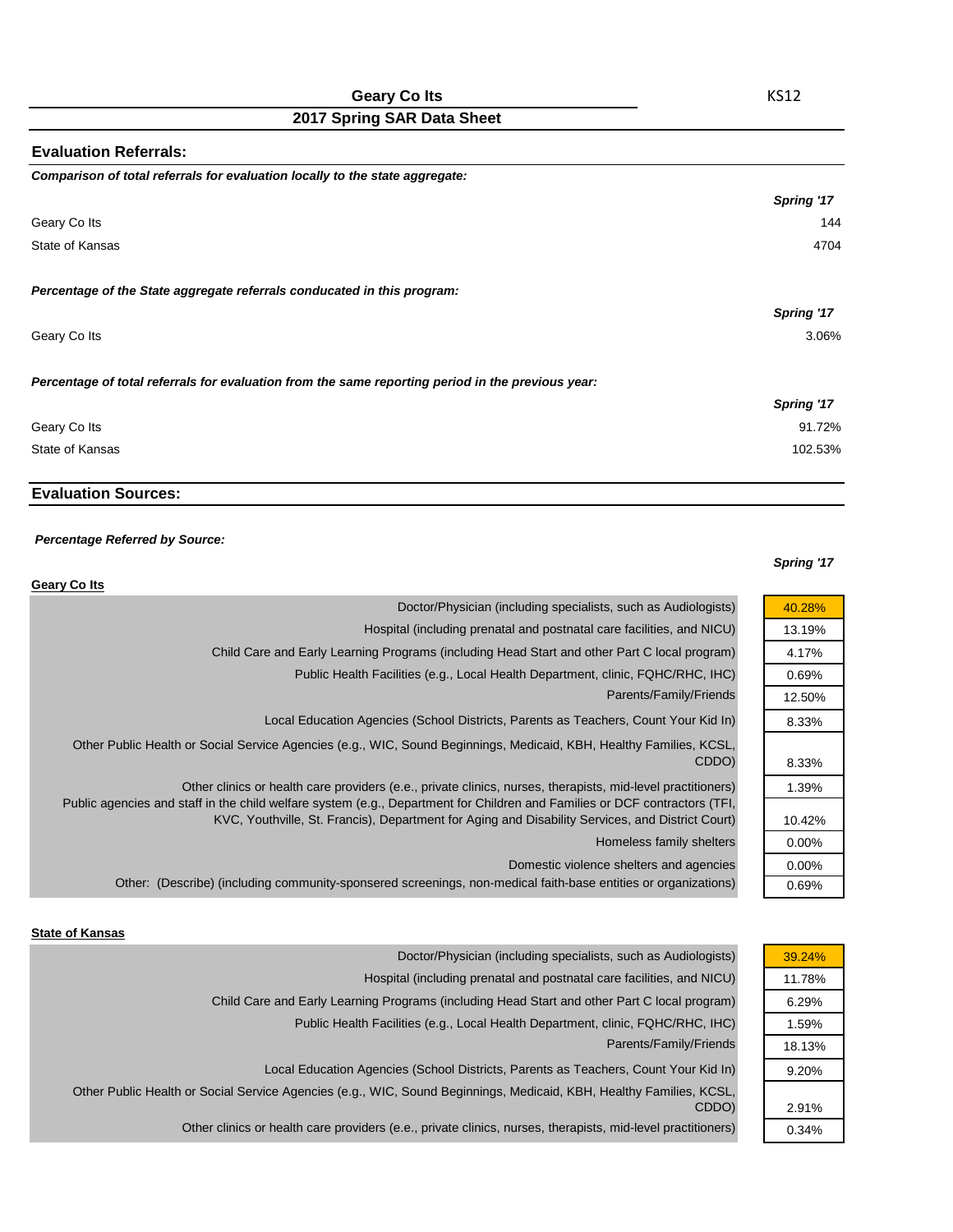| KVC, Youthville, St. Francis), Department for Aging and Disability Services, and District Court)               | 7.99%      |
|----------------------------------------------------------------------------------------------------------------|------------|
| Homeless family shelters                                                                                       | 0.02%      |
| Domestic violence shelters and agencies                                                                        | 0.00%      |
| Other: (Describe) (including community-sponsered screenings, non-medical faith-base entities or organizations) | 2.49%      |
| Total referred but not evaluated:                                                                              |            |
|                                                                                                                | Spring '17 |
| Geary Colts                                                                                                    | 44         |
| State of Kansas                                                                                                | 1583       |
| Percentage of referrals that were not evaluated:                                                               |            |
|                                                                                                                | Spring '17 |
| Geary Colts                                                                                                    | 30.56%     |
| State of Kansas                                                                                                | 33.65%     |
| Percentage of reasons for not completing evaluations:                                                          |            |
|                                                                                                                | Spring '17 |
| <b>Geary Co Its</b>                                                                                            |            |
| <b>Family Declined</b>                                                                                         | 25.00%     |
| Moved                                                                                                          | 9.09%      |
| <b>Could Not</b>                                                                                               |            |
| Locate Family                                                                                                  | 18.18%     |
| In Process                                                                                                     | 47.73%     |
| Other                                                                                                          | 0.00%      |
|                                                                                                                |            |
| State of Kansas                                                                                                |            |
| <b>Family Declined</b>                                                                                         | 24.64%     |

Moved 3.60%

Locate Family 22.17%

In Process  $\frac{49.59\%}{0.00\%}$ 

 $0.00%$ 

Could Not

**Timelines:**

| Percentage of referrals not meeting seven-day timeline: |  |  |  |  |
|---------------------------------------------------------|--|--|--|--|
|---------------------------------------------------------|--|--|--|--|

|                                                               | Spring '17 |
|---------------------------------------------------------------|------------|
| Geary Colts                                                   | 0.00%      |
| State of Kansas                                               | $0.00\%$   |
| Percentage of IFSPs not developed within the 45-day timeline: | Spring '17 |
| Geary Colts                                                   | 11.76%     |
| State of Kansas                                               | 19.17%     |
|                                                               |            |

# **Local Program Proportionate Size Comparison:**

| <b>Six-Month Cumulative Count</b> |            |
|-----------------------------------|------------|
|                                   | Spring '17 |
| Geary Colts                       | 164        |
| State of Kansas                   | 7314       |